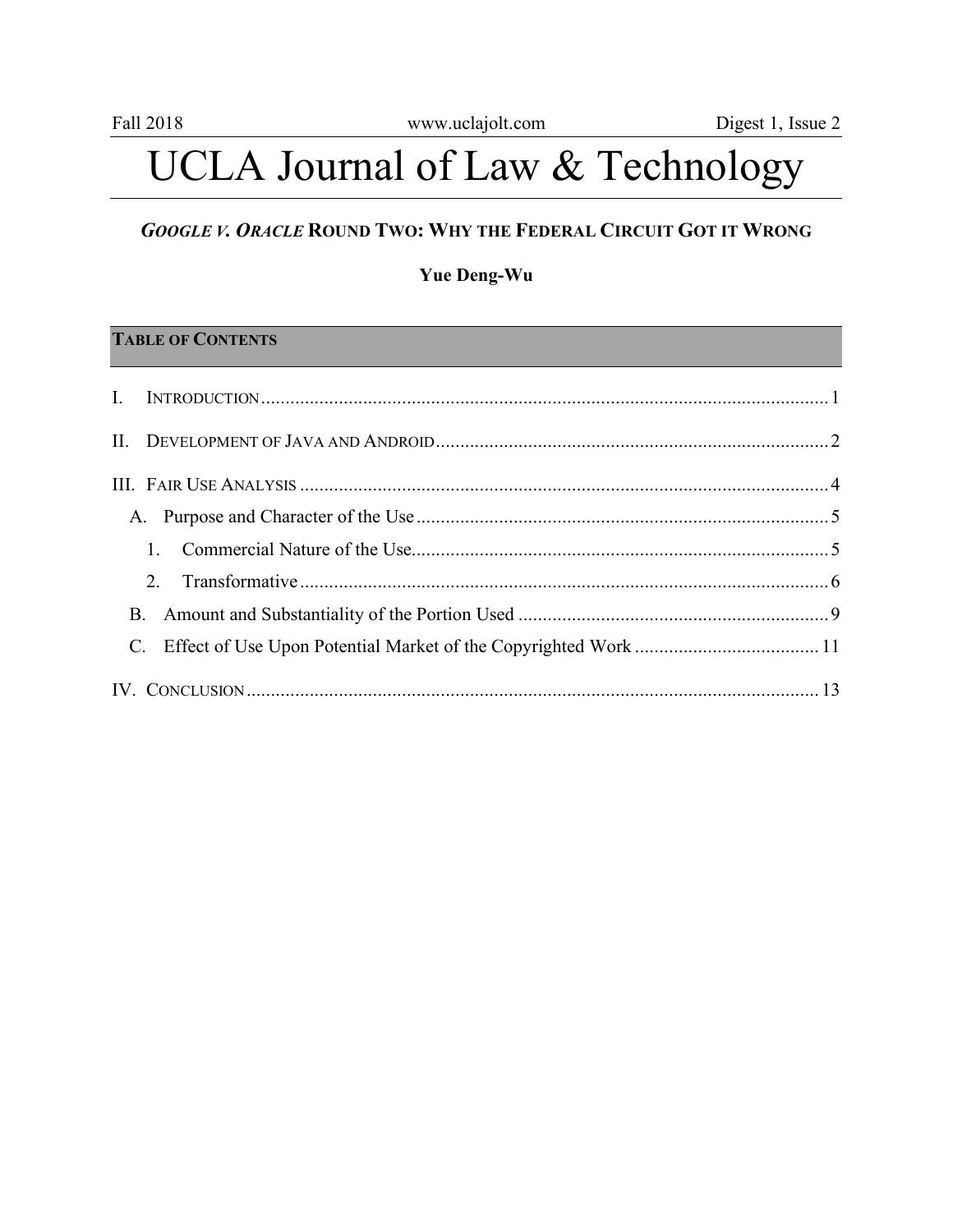# *Google v. Oracle* Round Two: Why the Federal Circuit Got it Wrong

# *Yue Deng-Wu*

#### **I. Introduction**

When Google developed its mobile platform, Android, the company copied some of the code as well as the structure, sequence, and organization (SSO) of 37 Java Application Programming Interfaces  $(APIs).<sup>1</sup>$  Oracle gained ownership of Java, a widely-used open-source software language, when it acquired Sun Microsystems in 2010.<sup>2</sup> Java has 166 API packages, which is essentially a library of pre-written code for common programming functions.<sup>3</sup> An API's SSO is the name of the API, its structure, and its function.<sup>4</sup>

Oracle filed an action for copyright infringement against Google for its use of 37 Java APIs. In 2014, the Federal Circuit overturned the lower court's ruling and held that APIs are copyrightable.<sup>5</sup> A second trial followed this decision on the issue of fair use.<sup>6</sup> After nine days of trial and four days of deliberation, the jury found for Google.7 On December 7, 2017, the parties returned to the Federal Circuit to argue the merits of Google's fair use defense.<sup>8</sup> On March 27, 2018, Federal Circuit issued an opinion, holding that Google's use of Java APIs was not fair use as matter of law.9

This paper seeks to show that Google's use of Java APIs was fair and, more generally, that courts should consider use of API declaration codes to be fair use in future cases. Part II details the development of Java and Android and an overview of the technology at issue, namely Java

<sup>&</sup>lt;sup>1</sup> Oracle Am., Inc. v. Google Inc., 872 F. Supp. 2d 974, 978-79 (N.D. Cal. 2012).

<sup>&</sup>lt;sup>2</sup> See Peter S. Menell, *API Copyrightability Bleak House: Unraveling and Repairing the Oracle v. Google Jurisdictional Mess*, 31 BERKELEY TECH. L.J. 1515, 1545-48 (2016).

<sup>3</sup> *Oracle*, 872 F. Supp. 2d at 978.

<sup>4</sup> *Id.*

<sup>5</sup> Oracle Am., Inc. v. Google LLC, 886 F.3d 1179, 1186 (Fed. Cir. 2018).

<sup>6</sup> Brief of Defendant-Appellee/Cross-Appellant Google Inc. at 22, Oracle Am., Inc. v. Google Inc., (Nos. 17-1118, -1202) (Fed. Cir. 2018).

 $^7$  *Id.* at 23.

<sup>8</sup> Oral Argument, Oracle Am., Inc. v. Google LLC, (Fed. Cir. 2018) (Nos. 17-1118, -1202), http://www.cafc.uscourts.gov/node/22701.

<sup>9</sup> *Oracle*, 886 F.3d at 1210.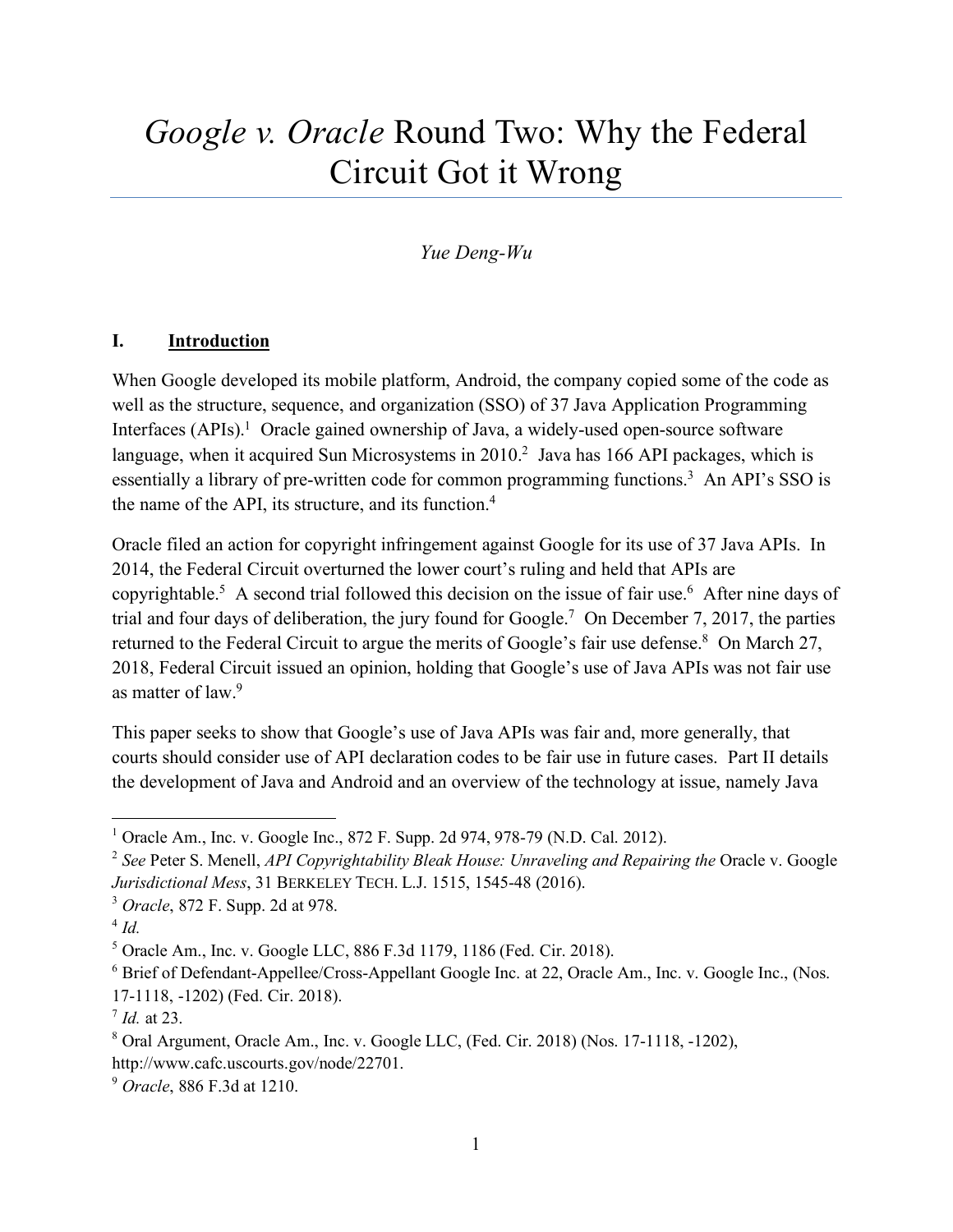programming language and Android platform. Part III discusses the Federal Circuit's most recent opinion and will show that Google's use of Java API declaration codes should be considered fair use.

#### **II. Development of Java and Android**

Sun Microsystems first released the Java programming language and platform in 1996.<sup>10</sup> By 2005, when Google started its development of Android, an operating platform<sup>11</sup> for mobile devices, Java had become one of the most widely used programming languages.<sup>12</sup> In addition to dominating web development, Java-based technology ran on more than 2.5 billion devices, including desktop, cameras, command and control center for Mars Rovers, ATM machines, mobile phones, personal organizers, games and game machines, and servers.<sup>13</sup>

Java's popularity made it a more attractive option than Google as the programming language for the Android platform.14 Since many developers were familiar with Java, programmers would be able to quickly adapt to Android so that the community for developing Android applications would grow rapidly.

 <sup>10</sup> Oracle Am., Inc. v. Google Inc., 872 F. Supp. 2d 974, 977 (N.D. Cal. 2012).

<sup>&</sup>lt;sup>11</sup> Operating platform or environment refers to the hardware and/or software architecture on which applications are built. In the mobile context, the hardware is the type of processor or central computing unit (CPU) along with the operating system, and the software manages the multiple operations of the computer (e.g. user interface, time and sequence applications run, data storage, communication to peripheral devices, and security). The Android platform means the ARM CPU and Android operating system. *See Platform*, PCMAG: ENCYCLOPEDIA,

https://www.pcmag.com/encyclopedia/term/49362/platform (last visited Apr. 13, 2018); *Operating System*, PCMAG: ENCYCLOPEDIA, https://www.pcmag.com/encyclopedia/term/48510/operating-system (last visited Apr. 13, 2018); *CPU*, PCMAG: ENCYCLOPEDIA,

https://www.pcmag.com/encyclopedia/term/40436/cpu (last visited Apr. 13, 2018).

<sup>&</sup>lt;sup>12</sup> From 2005-2006, in multiple rankings of programming languages' popularity by popular computing websites, Java consistently ranked among the top two. *See* Tim Toady, *Most Popular Programming Languages*, DEVTOPICS: SOFTWARE DEVELOPMENT TOPICS (May 30, 2007),

http://www.devtopics.com/most-popular-programming-languages; *see also 10 Interesting Facts about Java* (May 22, 2016), https://www.techworm.net/2016/05/10-interesting-facts-java.html (stating that Java was the second most popular programming language in 2016). In 2005, Sun Microsystems reported that Java developers worldwide totaled more than 4.5 million. *Java Timeline*, ORACLE, http://oracle.com.edgesuite.net/timeline/java (last visited Apr. 13, 2018).

<sup>&</sup>lt;sup>13</sup> Opening Brief and Addendum for Oracle Am., Inc., at 9, Oracle Am., Inc. v. Google Inc., (Fed. Cir. 2018) (Nos. 17-1118, -1202); Java Timeline, *supra* note 12.

<sup>&</sup>lt;sup>14</sup> See Oracle, 886 F.3d at 1187 ("The jury heard evidence that Google wanted to move quickly to develop a platform that would attract Java developers to build apps for Android").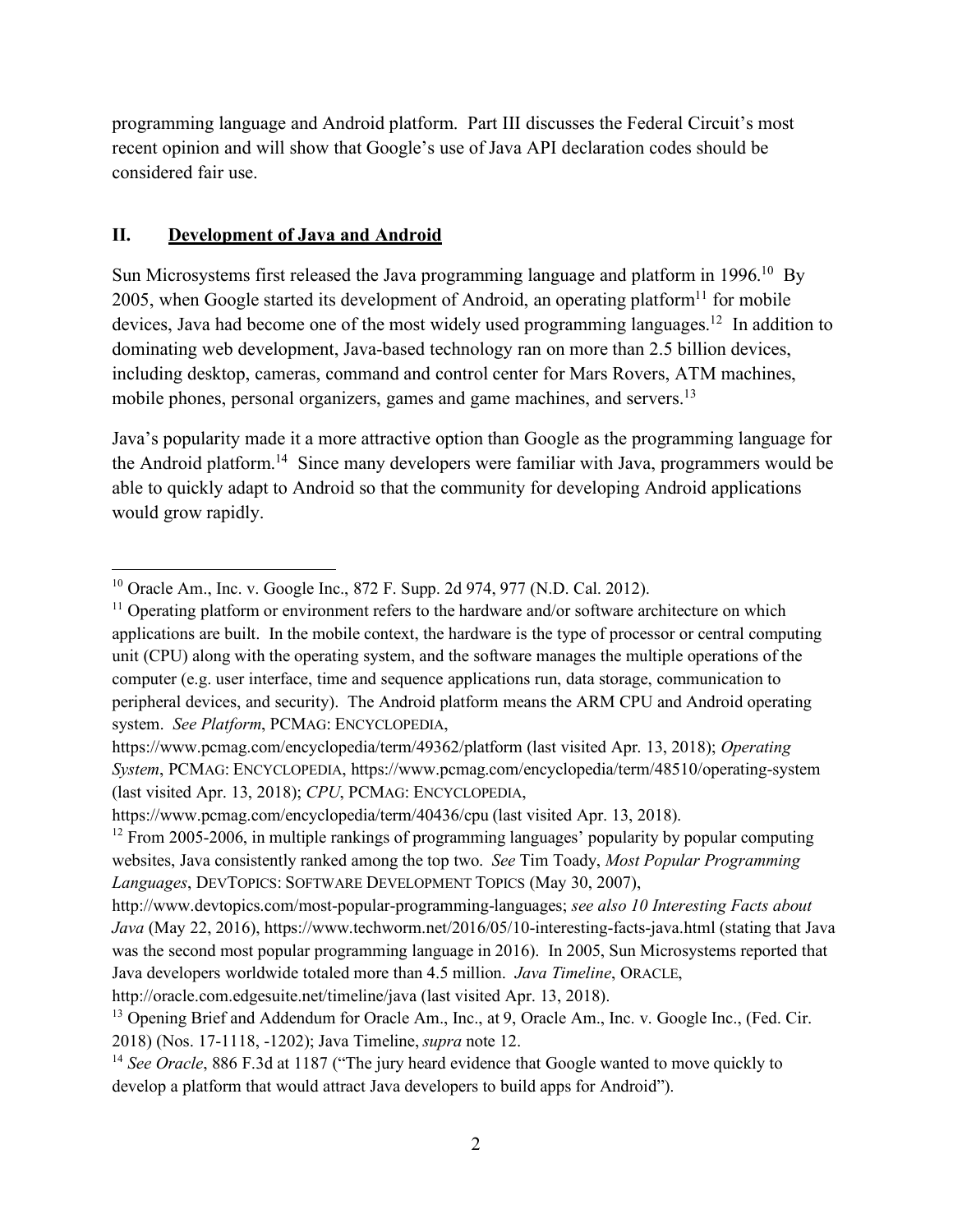Furthermore, Google thought it would be helpful to programmers if Android used the declaration codes and organization for 37 of the 166 Java Application Programming Interfaces (APIs) from the Java Standard Edition (SE).<sup>15</sup> APIs are pre-written templates programmers can use when writing their own programs.<sup>16</sup> Each template serves a certain function, such as painting graphics or changing fonts. The intention is to provide programmers with a template that serves as a foundation they can build off of, instead of having to write the code for common functions from scratch for each application.<sup>17</sup>

It is important to note that Google did write its own implementations for 37 APIs and developed its own API libraries.<sup>18</sup> Declaring codes defines the method<sup>19</sup> name, and the type of input and outputs the methods that follow expects. 20 Inputs are like variables and outputs are like the solutions. Outputs can be integers, characters, or Boolean (true/false). <sup>21</sup> Implementing code is the pre-written program which takes the input and run it through functions to generate outputs.<sup>22</sup> SSO refers to the names of the methods and classes<sup>23</sup> in the APIs, the organization of these methods and classes, and their functions.<sup>24</sup>

<sup>&</sup>lt;sup>15</sup> *Id.* at 978. Java SE is one version of the programming language which was developed for desktops and servers. *Java SE at a Glance*, ORACLE,

http://www.oracle.com/technetwork/java/javase/overview/index.html (last visited May 2, 2018).

<sup>16</sup> Oracle Am., Inc. v. Google LLC, 886 F.3d 1179, 1186 (Fed. Cir. 2018).

<sup>17</sup> *See Id.*

<sup>18</sup> Menell, *supra* note 1, at 1543–44.

<sup>19</sup> Java is an object-oriented programming language. *What is an Object?*, ORACLE,

https://docs.oracle.com/javase/tutorial/java/concepts/object.html (last visited Apr. 16, 2018). The software object resembles an object in the real world. Take, for example, a cellphone. Like all objects, the cellphone has state and behavior. State refers to the properties of a cellphone, including the color, processor speed, and camera resolution. Behavior refers to the kinds of actions the cellphone can perform, including making a call and sending a text. In the programming context, an object is a bundle of code that has state and behavior. Fields represent an object's state and methods represents its behavior. *What is a Class?*, ORACLE, https://docs.oracle.com/javase/tutorial/java/concepts/class.html (last visited Apr. 16, 2018).

<sup>20</sup> *See Oracle*, 872 F. Supp. 2d at 979-80.

<sup>&</sup>lt;sup>21</sup> Oracle Am., Inc. v. Google Inc., 872 F. Supp. 2d 974, 892 (N.D. Cal. 2012).

<sup>&</sup>lt;sup>22</sup> Oracle Am., Inc. v. Google Inc., No. C 10-3561 WHA, 2016 WL 3181206, at  $*$ 5 (N.D. Cal. 2016).

<sup>&</sup>lt;sup>23</sup> A class in the Java programming world is a group of objects that have the same components and can be made from the same blueprint. For example, there are many cellphones of the same make and model, thus, a single cellphone can be said to belong to a class of cellphones. *See What is a Class?*, *supra* note 19. 24 *Oracle*, 2016 WL 3181206, at \*3.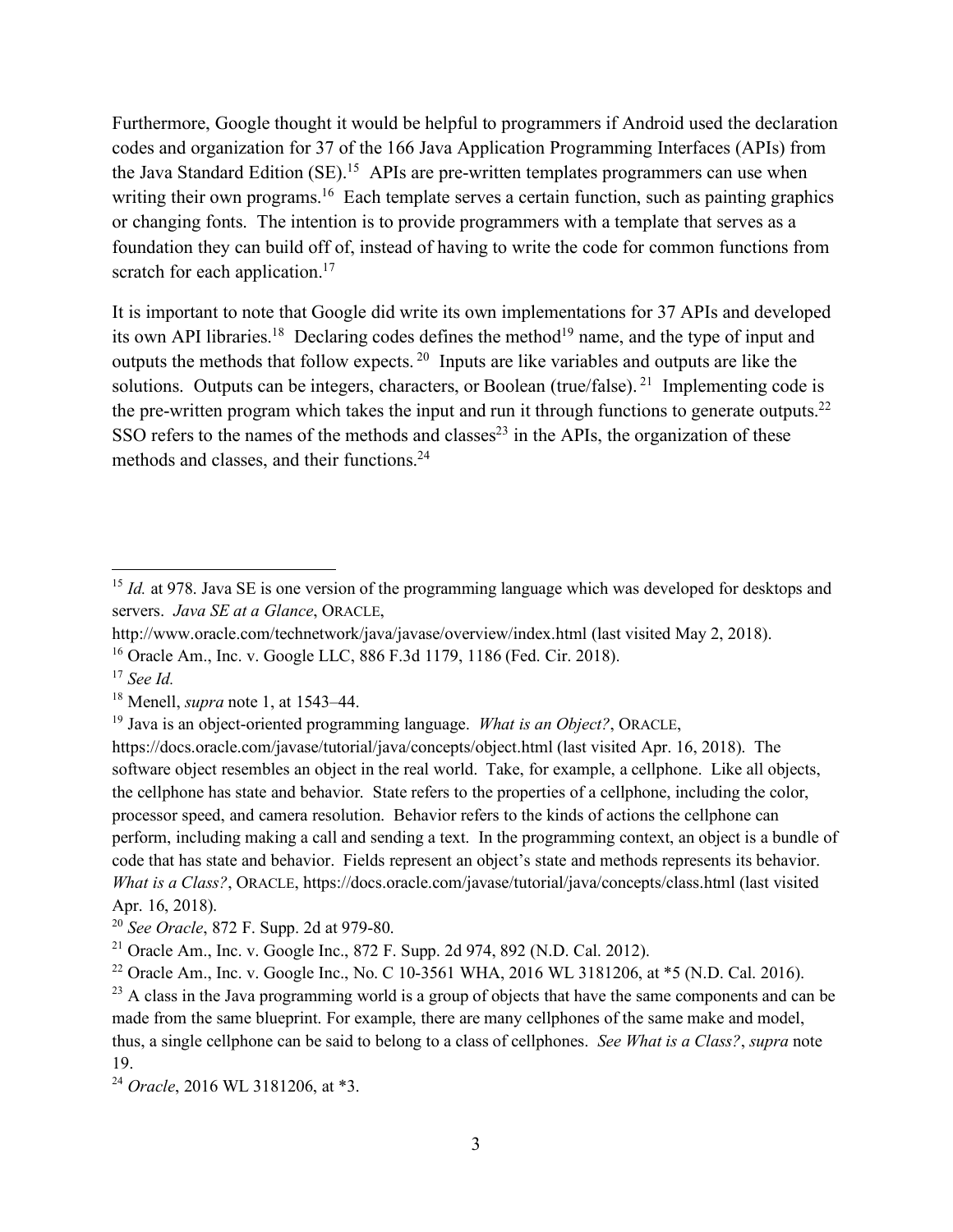Oracle acquired Sun in early 2010, three years after the release of Android. 25 Oracle immediately reached out to Google to discuss Android's use of Java.<sup>26</sup> For Oracle, being able to participate in the rapidly growing Android community would be profitable as it would help establish Oracle as a major player in the lucrative mobile phone operating system market. After six months of negotiations, however, Oracle brought suit alleging Google infringed on Oracle's patents and copyrights by using Java in Android.27

Oracle recognizes that Java programming language is free to use, along with 62 classes that are necessary for writing in the language.28 The Oracle and Google litigation saga focuses on the narrow question of whether copying the declarations and SSOs from 37 out of 166 Java packages constitutes as fair use.29

#### **III. Fair Use Analysis**

The fair use doctrine emerged in English common law as a defense to copyright infringement to accommodate instances where strong copyright protection would impede progress and innovation.<sup>30</sup> The American courts adopted the fair use doctrine,  $31$  and in the 1976 Copyright Act, Congress codified the common law doctrine in  $\S 107^{32}$ 

<sup>32</sup> In determining whether the use made of a work in any particular case is a fair use the factors to be considered shall include—

(2) the nature of the copyrighted work;

Copyright Act of 1976 §101, 17 U.S.C. §107 (2012).

 <sup>25</sup> *Oracle*, 872 F. Supp. 2d at 975.

<sup>26</sup> Menell *supra* note 1, at 1548.

<sup>27</sup> *Id.* at 1549.

<sup>28</sup> *Oracle*, 2016 WL 3181206, at \*5.

<sup>29</sup> *Id.*

<sup>30</sup> *See* Campbell v. Acuff-Rose Music, Inc., 510 U.S. 569, 576–77 (1994).

 $31$  By writing § 107, Congress simply meant "to restate the present judicial doctrine of fair use, not to change, narrow, or enlarge it," and not to create a bright-line rule. *See id.* at 577 (quoting H.R. REP. NO. 94-1476, at 66 (1976)).

<sup>(1)</sup> the purpose and character of the use, including whether such use is of a commercial nature or is for nonprofit educational purposes;

<sup>(3)</sup> the amount and substantiality of the portion used in relation to the copyrighted work as a whole; and

<sup>(4)</sup> the effect of the use upon the potential market for or value of the copyrighted work.

The fact that a work is unpublished shall not itself bar a finding of fair use if such finding is made upon consideration of all the above factors.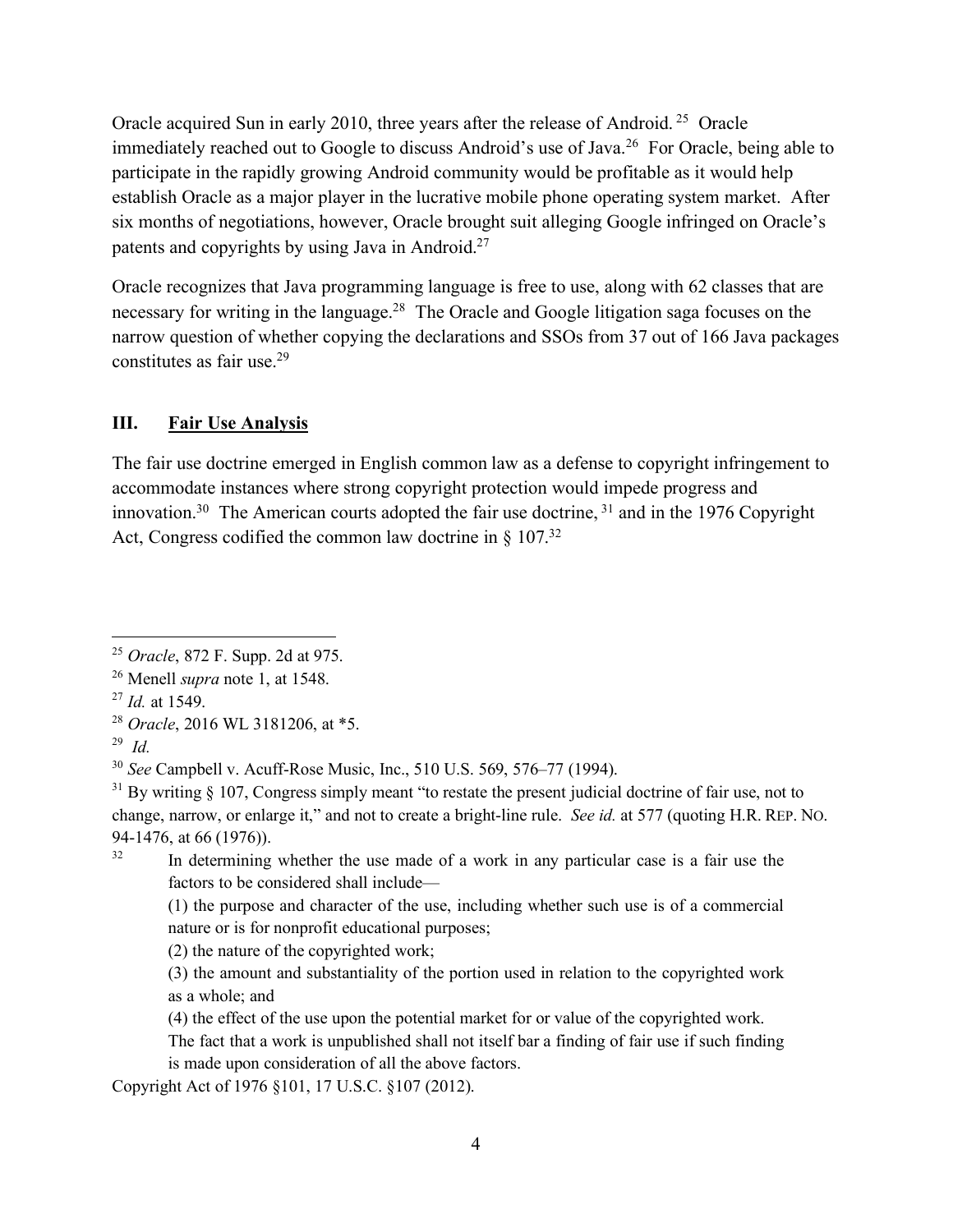In the most recent opinion, the Federal Circuit found for Oracle on three out of the four fair use factors, and held that Google's copying of Java APIs was not fair use as a matter of law.<sup>33</sup> This Part will show that, contrary to the court's holding, those three factors weigh in favor of Google and, thus, Google's use of Java code is fair use.

### **A. Purpose and Character of the Use**

In its most recent opinion, the Federal Circuit characterized the first fair use factor, "the purpose and character of the use," as having two primary components: 1) whether the use of the copyrighted work is commercial in nature or for nonprofit educational purposes; and 2) whether the new work is transformative.<sup>34</sup> "The more transformative the new work, the less will be the significance of other factors, like commercialism, that may weigh against a finding of fair use."<sup>35</sup>

#### 1. Commercial Nature of the Use

The Federal Circuit found that the use of the copyrighted work was "overwhelmingly commercial," which weighs against a finding of fair use.<sup>36</sup> In its analysis, the court focused on the fact that Google indirectly gained revenue from operating Android.37 Google's main income stream was from AdWords<sup>38</sup>, Google's online advertising service, where advertisers pay Google a fee to ensure that their advertisements reach users who have already indicated interest in their products and/or services.39 AdWords uses the data Google gathers from users of its applications (e.g., Chrome browser, Google Docs, Gmail) to achieve this targeted marketing. Android made it possible for Google to gain a more complete picture of user preferences and to improve AdWords to generate more revenue.<sup>40</sup>

 <sup>33</sup> Oracle Am., Inc. v. Google LLC, 886 F.3d 1179, 1210 (Fed. Cir. 2018).

<sup>34</sup> *Id.* at 1196.

<sup>35</sup> *Campbell*, 510 U.S. at 569.

<sup>36</sup> *Oracle*, 886 F.3d at 1198.

<sup>37</sup> *Id.* at 1197.

<sup>38</sup> Google rebranded Adwords and changed the name to "Google Ads" in 2018. Anthony Ha, *Google Rebrands its ad line-up, with Adwords becoming Google Ads*, TECHCRUNCH (June 26, 2018), https://techcrunch.com/2018/06/26/google-ads-rebrand.

<sup>39</sup> Alejandro Crawford & Lisa Chau, *Why Google's Business Model Works*, U.S. NEWS: ECONOMIC INTELLIGENCE (June 25, 2013, 10:35 AM), https://www.usnews.com/opinion/blogs/economicintelligence/2013/06/25/why-googles-business-model-works.

<sup>&</sup>lt;sup>40</sup> *Id.*; *see also* Oracle's Trial Br. 3, Oracle Am., Inc. v. Google Inc., No. CV 10-03561 WHA (N.D. Cal.) Apr. 21, 2016), ECF No. 1708 (Google stating that "[n]obody is claiming that Google created Android as part of a charitable mission. The evidence is pretty clear that they created it to provide a platform on which other Google products could do better.").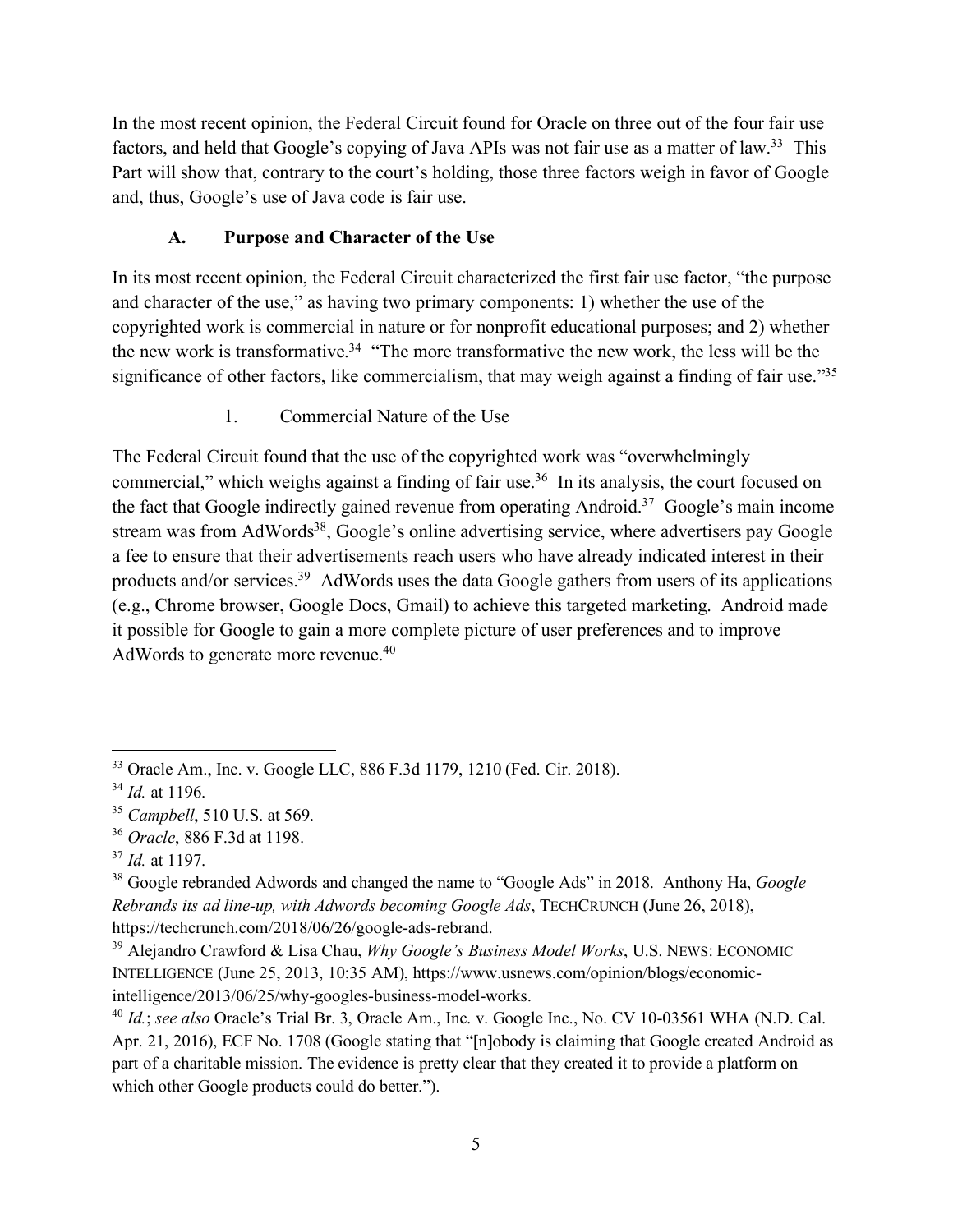It is difficult to argue that Google's purpose was not commercial, but there is an argument that the commercial nature of the use is not so significant because, contrary to Federal Circuit's holding, Google's use of Java APIs is transformative.<sup>41</sup>

# 2. Transformative

The U.S. Supreme Court in *Campbell v. Acuff-Rose Music, Inc.* explained that a new work is transformative when it "adds something new, with a further purpose or different character, altering the first with new expression, meaning, or message," and is "[not] merely supersed[ing] the objects of the original creation.<sup>42</sup> This factor is not required for finding fair use, but "the goal" of copyright, to promote science and the arts, is generally furthered by the creation of transformative works."43

In their briefs to the Federal Circuit, Oracle and Google framed the relevant inquiry for transformative character in two different ways. In *Campbell*, the Court concluded that the new work could reasonably be interpreted as commenting or criticizing the old work, qualifying it as parody.44 In its opening brief to the Federal Circuit, Oracle interpreted this to mean that if the copyrighted work is copied verbatim and used for the same purpose in the new work, the new work is not transformative.<sup>45</sup>

But, as Google pointed out in its opposition brief, the Supreme Court started the transformative analysis in *Campbell* with a general discussion about parodies and provided guidance for when a parody might be considered transformative.46 Also, the Court defined transformative as whether the "*new work* merely 'supersedes the objects' of the *original creation*," further suggesting that the purpose of the new work is relevant.<sup>47</sup>

The Federal Circuit takes the position that the transformative analysis should be focused on whether the copied portions serve a function in the new work different than the function it served in the copyrighted work.48 The court explained that API declarations and SSOs perform the

<sup>&</sup>lt;sup>41</sup> *Oracle*, 886 F.3d at 1202 ("[W]here . . . the copying is verbatim, for an identical function and purpose, and there are no changes to the expressive content or message, a mere change in format . . . is insufficient as a matter of law to qualify as a transformative use.").

 $42$  Campbell v. Acuff-Rose Music, Inc., 510 U.S. 569, 579 (1994).

<sup>43</sup> *Id.*

<sup>44</sup> *Id.* at 582–584.

<sup>45</sup> *See* Opening Br. and Addendum for Oracle Am. Inc., 31–33, Oracle Am., Inc. v. Google Inc., Nos. 17- 1118, -1202 (Fed. Cir. Feb. 10, 2017), ECF No. 41.

<sup>46</sup> *Campbell*, 510 U.S. at 579.

<sup>47</sup> *Id.* (quoting Folsom v. Marsh, 9 F. Cas. 342 (No. 4,901) (CCD Mass. 1841)) (emphasis added).

<sup>48</sup> Oracle Am., Inc. v. Google LLC, 886 F.3d 1179, 1200 (Fed. Cir. 2018).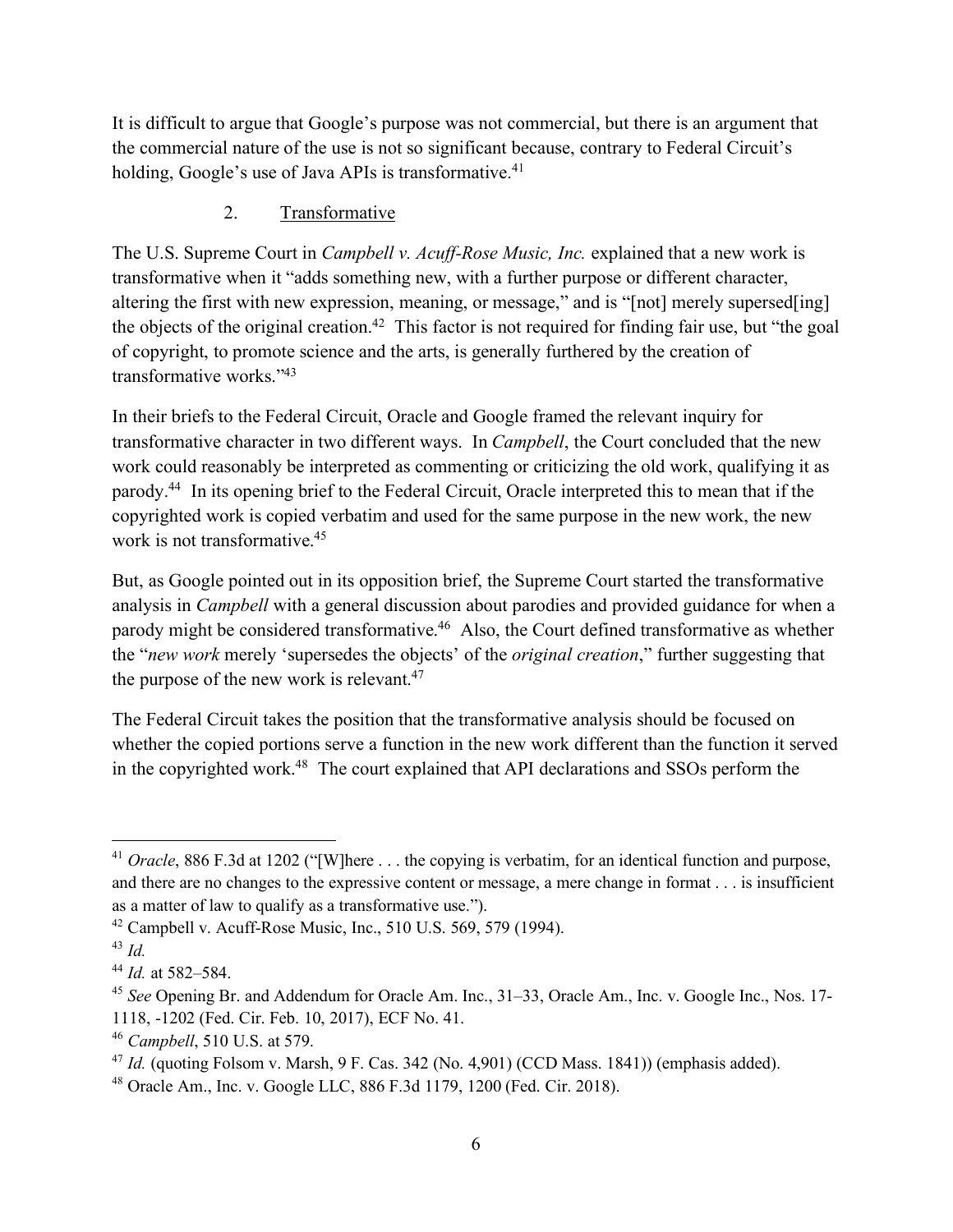same function in Java and Android and found that this seriously weakens Google's fair use defense. <sup>49</sup>

This analysis of whether the copied content serves a different purpose in the new work is more meaningful in art and literature because there are ways to use the copied material for a new useful purpose in a new work. For example, a sentence from a book can be used in a new book, unchanged, and depending on the way the author uses the sentence, the sentence can take on a new meaning or serve a different function. But it is very difficult to use a line of code for a new purpose in a new work, as long as both works are software programs. As Judge Alsup described in the opinion issued after the first trial in the *Oracle v. Google* legal battle, each element of a line of Java code carries a specific predefined meaning.<sup>50</sup> Take this line of declaration code for example:

public static int max (int x, int y) {

"Max" is a name for the variable. "(int x, int y)" is a parameter.<sup>51</sup> This tells the program that if we provide a value for x and y, they will be integers.<sup>52</sup> The " $\{$ " marks the beginning of the method, which follows on the next line.<sup>53</sup> The point being, if a programmer changes any of these words or even removes the curly brace, the function of the code will change. It is simply not possible for this exact line of code to perform another function without being altered. This means any time an infringer copies a line of code verbatim, it is always going to be true that the copied code has the exact same function in the copyrighted and new work, as long as both works use the code as part of a program. Thus, the focus of the transformative analysis in a software case should not be so singularly focused on whether the copied material serve a different function in the new work than it does as part of the copyrighted work.

Instead, the Federal Circuit should have taken into consideration the purpose of the new work, as the Supreme Court did in *Campbell*. <sup>54</sup> *Sony Computer Entertainment Inc. v. Connectix Corp* is useful for illustrating why. 55 In *Sony*, Connectix created the Virtual Game Station, a software program that allows Sony PlayStation games to be played on a personal computer.56 During development of this product, Connectix copied the software that operates the PlayStation. 57 The

 <sup>49</sup> *Id.*

<sup>50</sup> Oracle Am., Inc. v. Google Inc., 872 F. Supp. 2d 974, 979 (N.D.Cal. 2012).

<sup>51</sup> *Id.* at 981.

<sup>52</sup> *See Id.*; *Passing Information to a Method or a Constructor,* ORACLE,

https://docs.oracle.com/javase/tutorial/java/javaOO/arguments.html (last visited May 7, 2018).

<sup>53</sup> *Oracle*, 872 F. Supp. 2d at 981.

<sup>54</sup> Campbell v. Acuff-Rose Music, Inc., 510 U.S. 569, 579 (1994).

<sup>55</sup> Sony Computer Entm't, Inc. v. Connectix Corp., 203 F.3d 596 (9th Cir. 2000).

<sup>56</sup> *Id.* at 598.

<sup>57</sup> *Id.*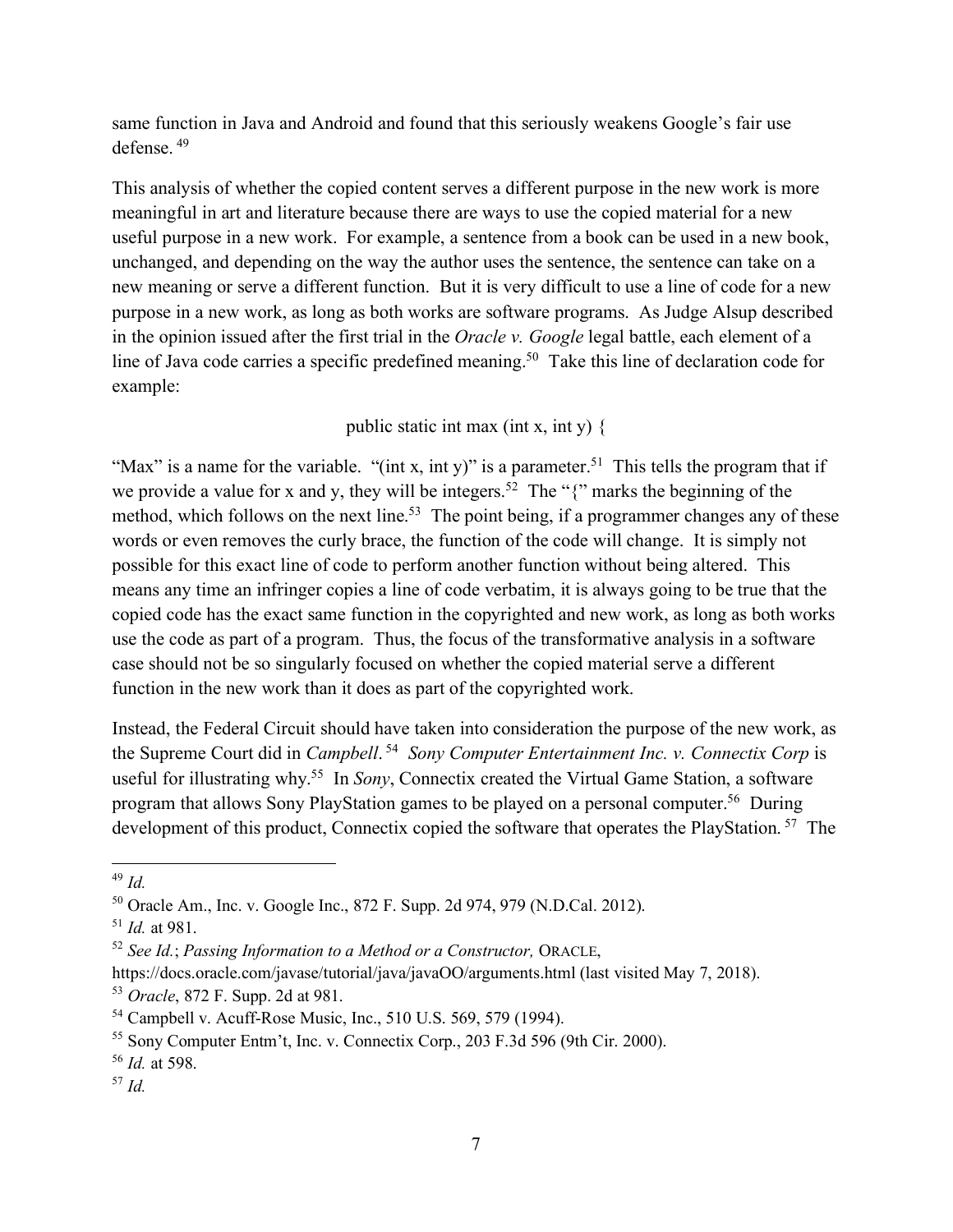court found this to be "modestly" transformative because Connectix created a product that did not exist before.<sup>58</sup> In other words, the court was focused on the purpose of the new work. As a matter of policy, in this narrow circumstance where the new work is innovative technology, it would be good for progress to lower the protection for the copyrighted material as fear of copyright infringement can chill desire to create innovative products.

In contrast, the Federal Circuit did not consider the innovative qualities of the Android platform and, instead, focused on the fact that Java was already in the mobile market. <sup>59</sup> In its analysis, the Federal Circuit ignored a crucial fact: the Android platform introduced features that made mobile phones more powerful than what they were previously.60 The first Android smartphone was called T-Mobile G1 and was released in 2008 with features that were previously unavailable on mobile phones, including the Android Market application for downloading applications and updates.<sup>61</sup> Other novel features that came with the first version of Android include multitasking, copy and paste, pull-down notifications, and integration with Google services such as Gmail and Maps. <sup>62</sup> Thus, like Connectix's Virtual Game Station in *Sony*, the Android platform is a new product offering features that existing, analogous products did not.<sup>63</sup>

Further, in *Campbell*, the court considered the social value of the new work and held that having social value weighs in favor of finding the work to be transformative. 64 The *Campbell* court explained that parodies "can provide social benefit, by shedding light on an earlier work, and, in the process, creating a new one."65 The social benefit of Android is likely greater than the social benefit of the Virtual Game Station, considering the percentage of the population using a mobile phone on a daily basis is surely higher than the percentage of the population seeking to play Sony PlayStation games on a personal computer.<sup>66</sup> Thus, if the court in *Sony* found the use of

 <sup>58</sup> *Id.* at 606.

<sup>59</sup> *Oracle*, 886 F.3d at 1201.

<sup>60</sup> *See* Neha B. Thakkar, Google Android: *An Emerging Innovative Software Platform for Mobile Devices*, 1 INT'L J. FOR INNOVATIVE RES. IN SCI. & TECH. 272(2014) ("Android . . . has emerged as a new mobile development option that offers many benefits over competing platforms."); *The Android Story*, [X]CUBE LABS, https://www.xcubelabs.com/infographic-android-story ("Android has simply transformed the mobile landscape with its feature richness, app ecosystem and cost-effectiveness.").

<sup>61</sup> Jon Turi, *Gadget Rewind 2008: T-Mobile G1 (HTC Dream)*, ENGADGET (June 22, 2014), https://www.engadget.com/2014/06/22/gadget-rewind-2008-t-mobile-g1-htc-dream.

<sup>62</sup> *Id.*

<sup>63</sup> Sony Computer Entm't, Inc. v. Connectix Corp., 203 F.3d 596, 606 (9th Cir. 2000).

<sup>64</sup> Campbell v. Acuff-Rose Music, Inc., 510 U.S. 569, 579 (1994).

<sup>65</sup> *Id.*

<sup>66</sup> By August 2018, Sony had just passed the 500 million mark for the number of Playstations sold since the release of the first generation of the console in 1994. Chaim Gartenberg, *Sony Celebrates Selling 500 Million Playstations with a Limited Edition 2TB PS4 Pro*, THE VERGE (Aug. 9, 2018, 9:55 AM), https://www.theverge.com/circuitbreaker/2018/8/9/17670260/sony-500-million-playstation-console-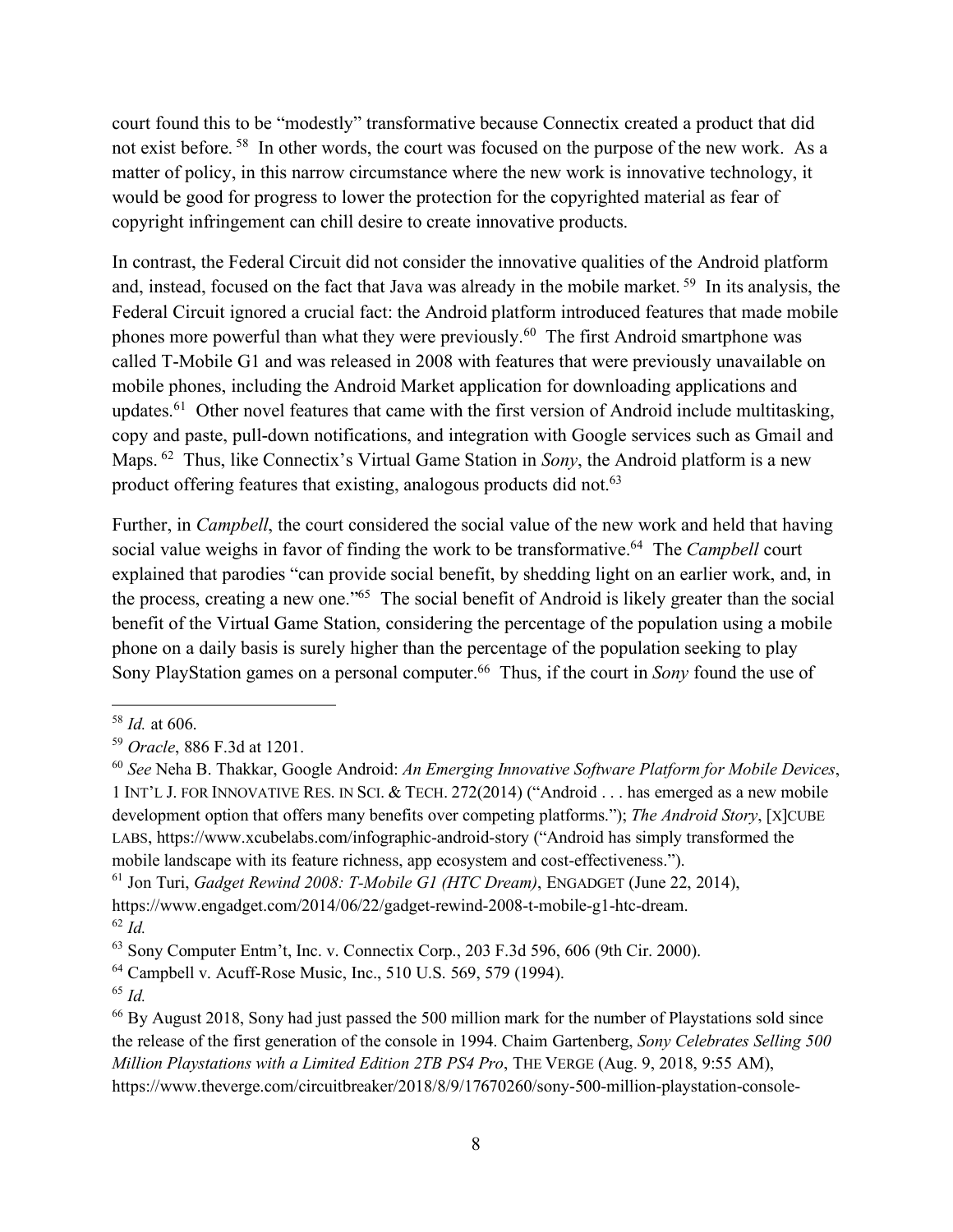the Sony PlayStation code to be transformative because the Virtual Game Station was innovative and, thus, qualified as a new context,  $67$  then Google's use of Java code should also be considered transformative.

At the same time, Android is not highly transformative. The Ninth Circuit held in *Perfect 10* that Google's use of images as thumbnails would be highly transformative in its search engine because the new work, the search engine, gives the copyrighted work an entirely new purpose.<sup>68</sup> In contrast, the copied Java API in the Android platform serves the same functional purposes as it did in the Java mobile platform.<sup>69</sup>

Still, Google's use of Java API can be considered transformative, even if moderately so. The transformative nature of the use decreases the significance of its commercial nature and weighs in favor of finding of fair use.

# **B. Amount and Substantiality of the Portion Used**

The third factor, "amount and substantiality of the portion used relation to the copyrighted work as a whole," is more likely to weigh in favor of fair use when the new work uses less of the copyrighted work.70 Even a small portion of a copyrighted work can be considered qualitatively substantial if the portion used is part of the "heart" of the work.<sup>71</sup> Where the intended use is a transformative one, this factor will not weigh against the infringer that copies the whole work if he only takes what is necessary for the intended use.72

The Federal Circuit found under the first fair use factor analysis that Google's use was not transformative. In light of this conclusion, the court defined the extent of allowable copying as the amount of code necessary to write in the Java language.<sup>73</sup> It found that Google copied more than necessary. The parties stipulated during the proceeding at the lower court level that to write in the Java language, Google only needed 170 lines of code from three API packages, and

 $\overline{a}$ 

limited-edition-translucent-2tb-ps4-pro. In May 2017, there were already over 2 billion monthly active devices on Android. Ben Popper, *Google Anounces Over 2 Billion Monthly Active Devices on Android*, THE VERGE (May 17, 2017, 1:21 PM) https://www.theverge.com/2017/5/17/15654454/android-reaches-2 billion-monthly-active-users.

<sup>67</sup> *Connectix*, 203 F.3d at 606.

<sup>68</sup> Perfect 10, Inc. v. Amazon.com, Inc., 508 F.3d 1146, 1165 (9th Cir. 2007).

<sup>69</sup> Oracle Am., Inc. v. Google LLC, 886 F.3d 1179, 1186 (Fed. Cir. 2018)*.*

<sup>70</sup> *See Campbell*, 510 U.S. at 586–88.

<sup>71</sup> *See* Harper & Row Publ'n, Inc. v. Nation Enters., 471 U.S. 539, 564–65, 568 (1985) (holding the 300 words taken out of President Ford's memoir was the "heart of the book").

<sup>72</sup> *Oracle*, 886 F.3d at 1202 (citing Kelly v. Arriba Soft Corp., 336 F.3d 811, 820–21 (9th Cir. 2003)).

<sup>&</sup>lt;sup>73</sup> *Id.* at 1206 (stating that Google used more lines than necessary to write in Java).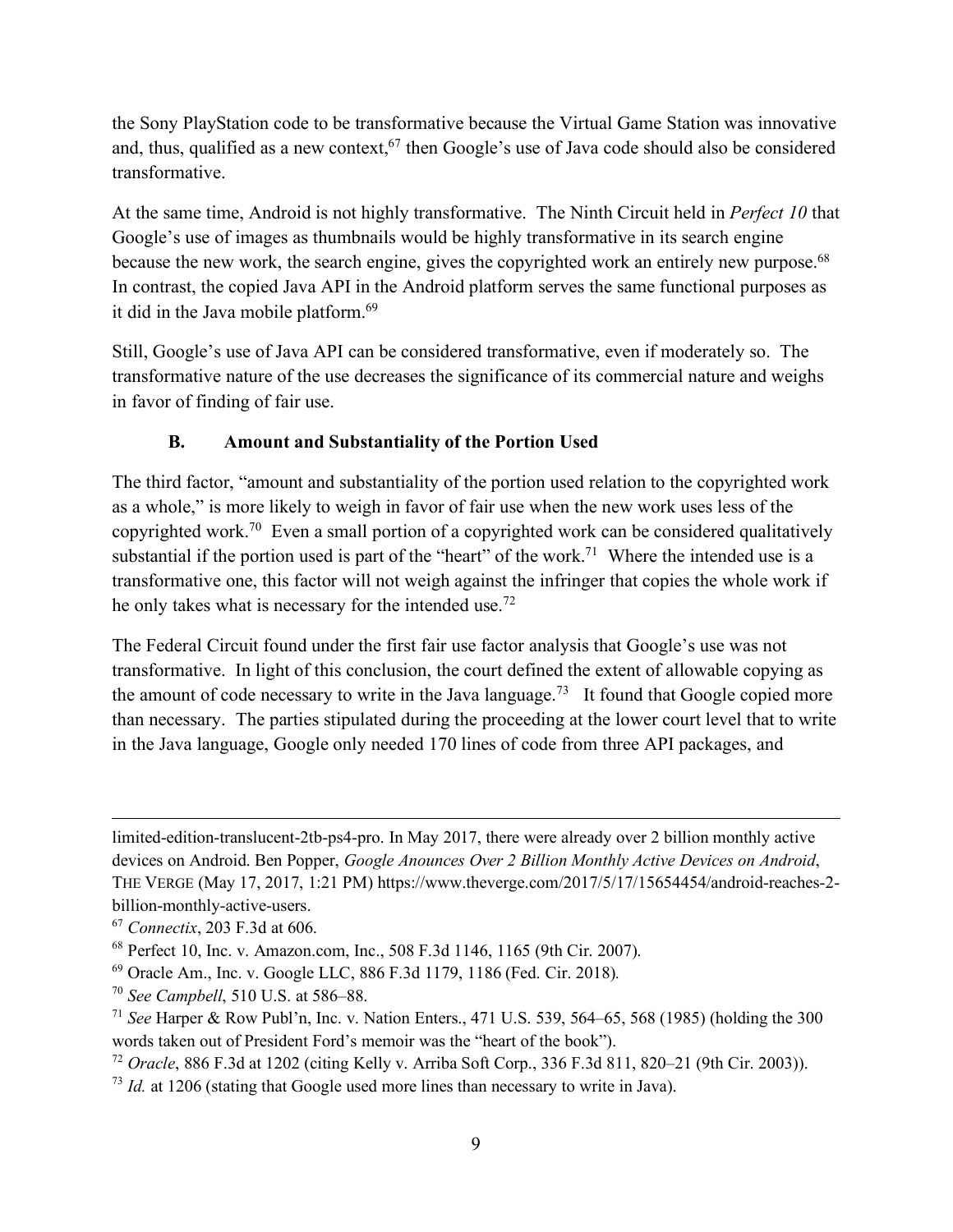Google used much more.<sup>74</sup> Google copied 11,500 lines of code from 37 API packages, even though it could have written the code differently to achieve the same functions.75 Further, because Google also copied SSO for 37 API packages, the court held that the amount Google copied is also qualitatively substantial.76

Even with the 11,500 lines of code that Google copied, it is not quantitively substantial. The 11,500 lines of code Google copied only amount to 3% of the code in the 37 API packages Google copied.<sup>77</sup> But it is debatable whether this set of copied code is qualitatively substantial and constitutes the "heart" of the copyrighted work. In previous cases, the "heart" of the copyrighted work has been characterized as the most valuable part of the copyrighted work or the most interesting and moving part.<sup>78</sup>

In the software context, it can be hard to determine which part of the code is the most valuable. Recall that Google copied only the declaring code, not the implementing code.<sup>79</sup> On the one hand, it seems that the valuable part of the program is the implementation code. Without it, we would just have a list of method names and input and output types that perform no particular function. <sup>80</sup> At the same time, declarations are valuable as well. The purpose of APIs is to provide programmers boiler-plate code they can use so they do not have to start from scratch.<sup>81</sup> When programmers want to use a method in an API, programmers refer to it by name in their

 <sup>74</sup> *See Id.*; Opening Br. and Addendum for Oracle Am. Inc., 31–33, Oracle Am., Inc. v. Google Inc., Nos. 17-1118, -1202 (Fed. Cir. Feb. 10, 2017), ECF No. 41. ("The parties stipulated on remand that 170 lines of code in three packages of the 37 copied packages were necessary to write in the Java language.").

 $75$  The Federal Circuit also argued that the portion of Java that Google copied was qualitatively significant, as evidenced by Google conceding that the copied material was important to creating Android. Whether the copied material was useful to creating the new work is not relevant to the analysis of this factor. The relevant inquiry is whether the material copied is quantitatively and qualitatively significant to the copyrighted work. *Oracle*, 886 F.3d at 1205–07.

<sup>76</sup> *Id.* at 1206–07.

<sup>77</sup> Oracle Am., Inc. v. Google Inc., 872 F. Supp. 2d 974, 979 (N.D. Cal. 2012).

<sup>78</sup> *See* L.A. News Serv. v. Tullo, 973 F.2d 791, 798 (9th Cir. 1992) (holding that the portion of copyrighted work used was substantial where the infringer copied the most valuable part of the copyrighted footage, namely the part of the footage the copyright holder's customers thought was the best); *Harper*, 471 U.S. at 564–65 (holding that the amount of the copyrighted work used was substantial because the chapter the infringer copied was the most interesting and moving).

<sup>79</sup> Oracle Am., Inc. v. Google Inc., 872 F. Supp. 2d 974, 979 (N.D. Cal. 2012).

<sup>80</sup> *See* Oracle Am., Inc. v. Google Inc., No. C 10-3561 WHA, 2016 WL 3181206, at \*4-5, \*10 (N.D. Cal. 2016). (holding that Google did not copy a substantial amount of Oracle's program in part because it did not copy the implementation code, the pre-written code that does the work of performing the functions the programmer wants).

<sup>81</sup> *Oracle*, 886 F.3d at 1186.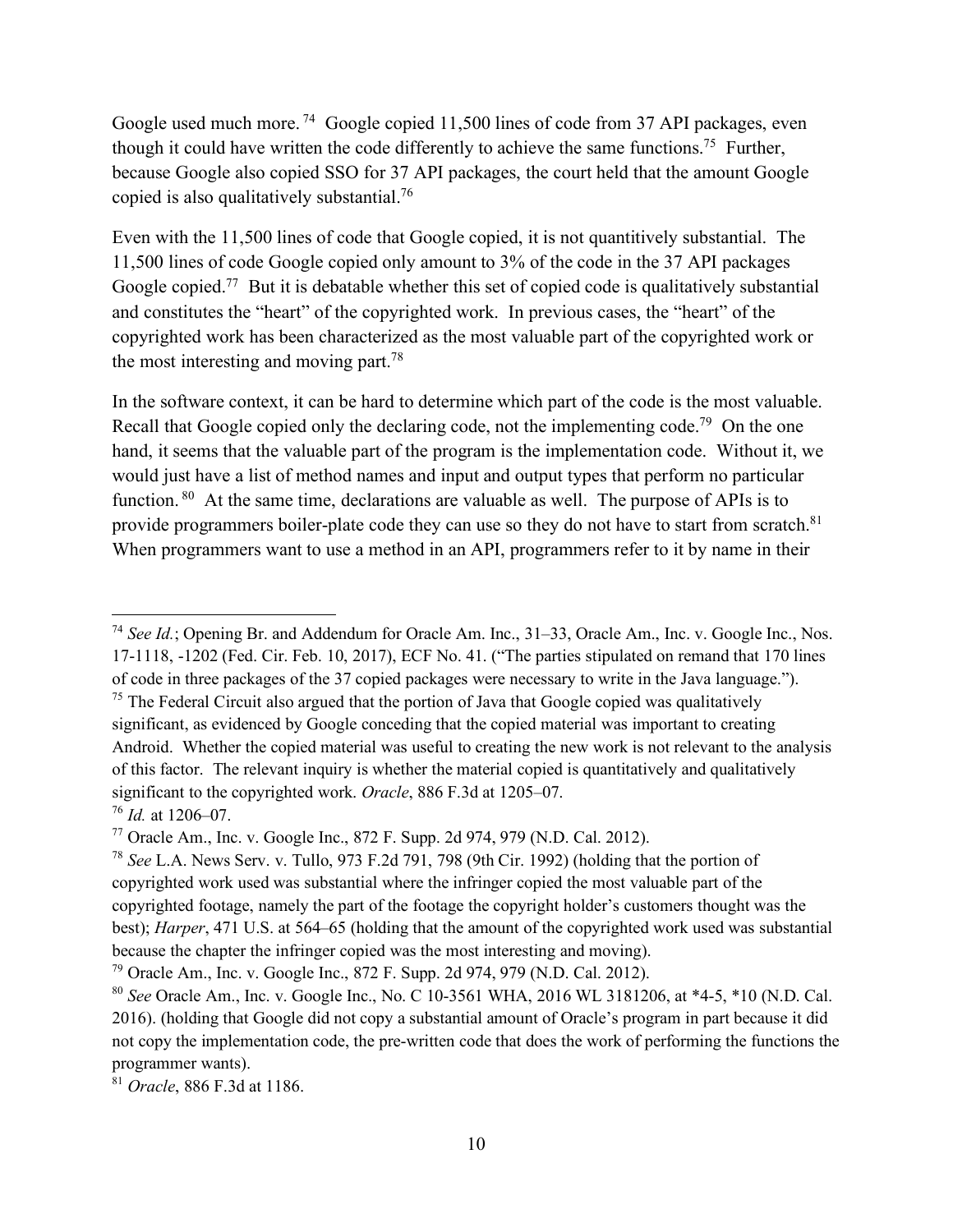own programs.82 Thus, programmers are not able to tell the program to use the boiler-plate code if lines of code do not have names programmers can reference. 83 The point is that in software, every line of code plays a necessary role and it is not always clear which roles are more important, which means that conducting the qualitative analysis of determining which line of code is more valuable may often lead to an inconclusive result. Thus, when infringers use copyrighted software code, courts should avoid attempting to assess whether a section of code is more or less valuable than another section of code in the same program.

The Federal Circuit also made an error in pointing to Google's copying of SSO as a reason to conclude that the copied material was qualitatively significant.<sup>84</sup> SSO refers to the way methods and classes in an API are organized and the functions these methods and classes perform.<sup>85</sup> If the purpose of APIs is to provide programmers with a template, then the most valuable part of APIs should be the code itself, not the way the code is organized or the list of functions it allows programmers to perform. Thus, the organization and functions of the methods and classes in APIs cannot be the most valuable part of APIs, and are not qualitatively significant.

# **C. Effect of Use Upon Potential Market of the Copyrighted Work**

Section 107 also requires an inquiry into the "effect of use upon potential market of the copyrighted work."86 This requires courts to consider the effects of the infringer's use on the copyright holder's current and potential markets.<sup>87</sup> According to the Federal Circuit, courts have treated this as the most important of the four fair use factors in the past, but the Supreme Court seems to have backed away from this position.<sup>88</sup>

It may be that Android did negatively impact the licensing of Java SE to smartphone makers. But ending the inquiry there, as the court did, fails to consider the full story. The story here is not that Android entered the market with a comparable product and supplanted Java SE. The more accurate story is that Google developed Android, a product that allowed smartphones to have support features they did not before.<sup>89</sup> The availability of this new mobile platform would inevitably impact the consumer demand for phones with more limited capabilities, which were

 <sup>82</sup> *See* Oracle, 2016 WL 3181206, at \*4.

<sup>&</sup>lt;sup>83</sup> Programmers only need to know the names of the methods and not the method's implementation code as all they need to do to use the method is write its name in their own program. *Id.*, at \*4.

<sup>84</sup> *See Oracle*, 886 F.3d at 1206.

<sup>85</sup> *Oracle*, 872 F. Supp. 2d at 978.

<sup>86</sup> *See* Campbell v. Acuff-Rose Music, Inc., 510 U.S. 569, 590 (1994).

<sup>87</sup> *Id.*

<sup>88</sup> *See* Harper & Row Publ'n, Inc. v. Nation Enters., 471 U.S. 539, 602 (1985)*.*

<sup>89</sup> *See* Turi, *supra* note 61.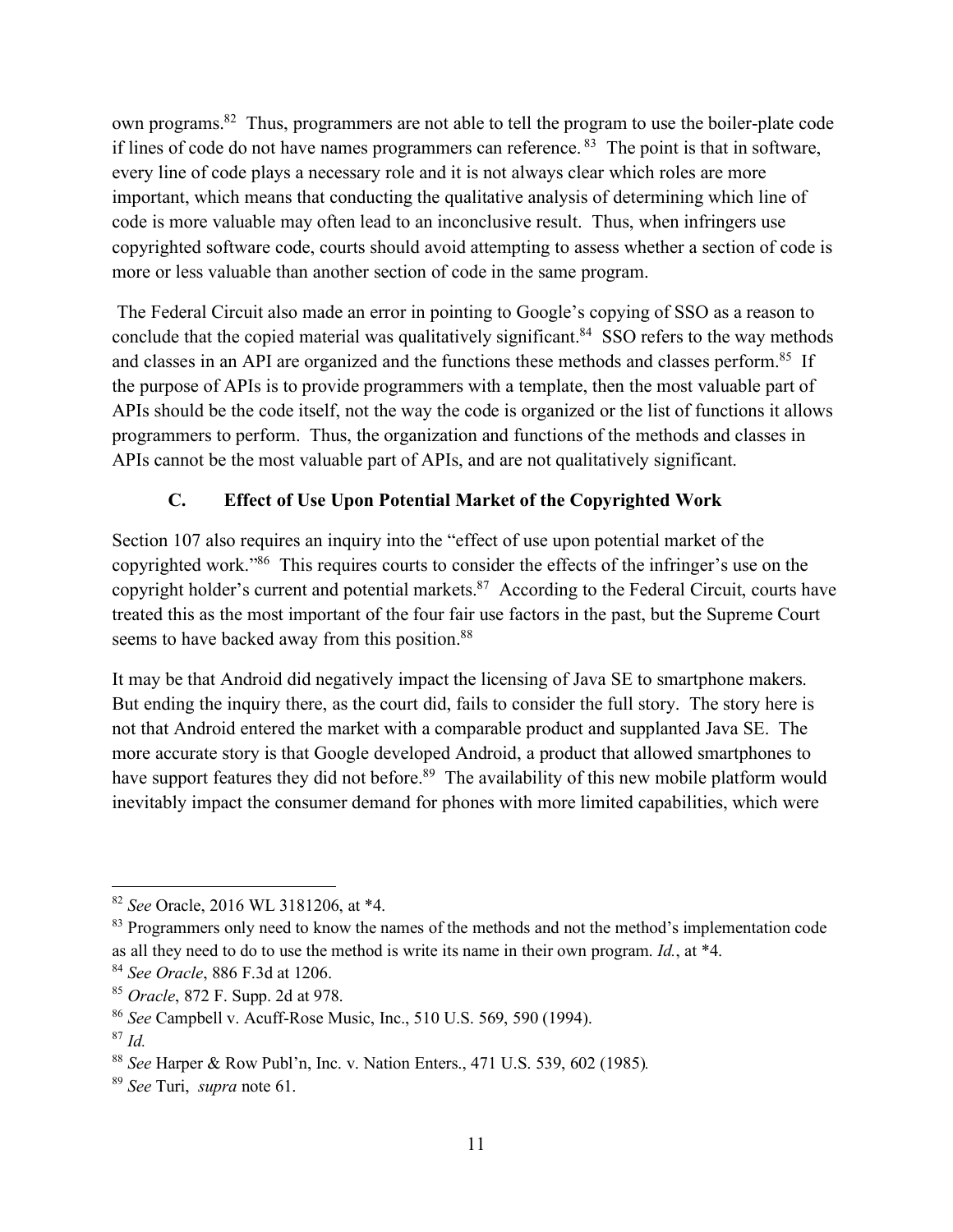running operating systems built using Java SE.90 The analysis of this fourth fair use factor should take into consideration the fact that Android was an innovative product that moved the smartphone market into the future.

In Sony, the Ninth Circuit considered the innovative qualities of the infringing product.<sup>91</sup> The court held that even though allowing the infringer to continue to sell its products would adversely affect the copyright holder's profits, the fourth fair use factor favored the infringer.<sup>92</sup> The rationale was that because the infringing party created something new, its use was transformative and it did not "merely supplant" the copyright holder, making it "a legitimate competitor in the market."93 Following Sony, Google should also be considered as a legitimate competitor in the market. As discussed in Part A when analyzing the first fair use factor, "purpose and character of the use," Google's use should be considered transformative just like that of the infringer's in Sony, because Android is an innovative product. As in Sony, this means Google is a legitimate competitor, and a decrease in Oracle's profits due to competition with Android should not weigh against Google.

The Federal Circuit also considered the impact of Android's market presence on Oracle's potential market.<sup>94</sup> The court reasoned that because the negotiation between Oracle and Google demonstrated that Oracle was trying to enter the mobile phone market by licensing Java, smartphone was a reasonable potential market.<sup>95</sup> The fact that Oracle had not yet developed a smartphone platform was irrelevant to the court.<sup>96</sup> The court explained that the law protects a copyright holder's right to enter potential markets, and "a market is potential market even where the copyright holder has no immediate plans to enter it or is unsuccessful in doing so."97

As a matter of policy, smartphones should not be considered a reasonable potential market for Oracle. Android, a mobile platform, is distinct from Oracle's Java SE. Android is a mobile phone platform which includes the ARM CPU and the Android operating system.<sup>98</sup> An

<sup>&</sup>lt;sup>90</sup> The first Android phone offered features that did not exist in other smartphones at the time, including a marketplace for downloading applications, multitasking, copy and paste, pull-down notifications, and home screen widgets. *See id.*

 $91$  Sony Computer Entm't, Inc. v. Connectix Corp., 203 F.3d 596, 606 (9th Cir. 2000).

<sup>92</sup> *Id.* at 607.

<sup>93</sup> *Id.*

<sup>94</sup> Oracle Am., Inc. v. Google LLC, 886 F.3d 1179, 1208–10 (Fed. Cir. 2018).

<sup>95</sup> *Id.* at 1210.

<sup>96</sup> *Id.*

<sup>97</sup> *Id.* at 1209–10.

<sup>98</sup> *See Platform,* PCMAG: ENCYCLOPEDIA,

https://www.pcmag.com/encyclopedia/term/49362/platform (last visited Apr. 13, 2018); *Operating System*, PCMAG: ENCYCLOPEDIA, https://www.pcmag.com/encyclopedia/term/48510/operating-system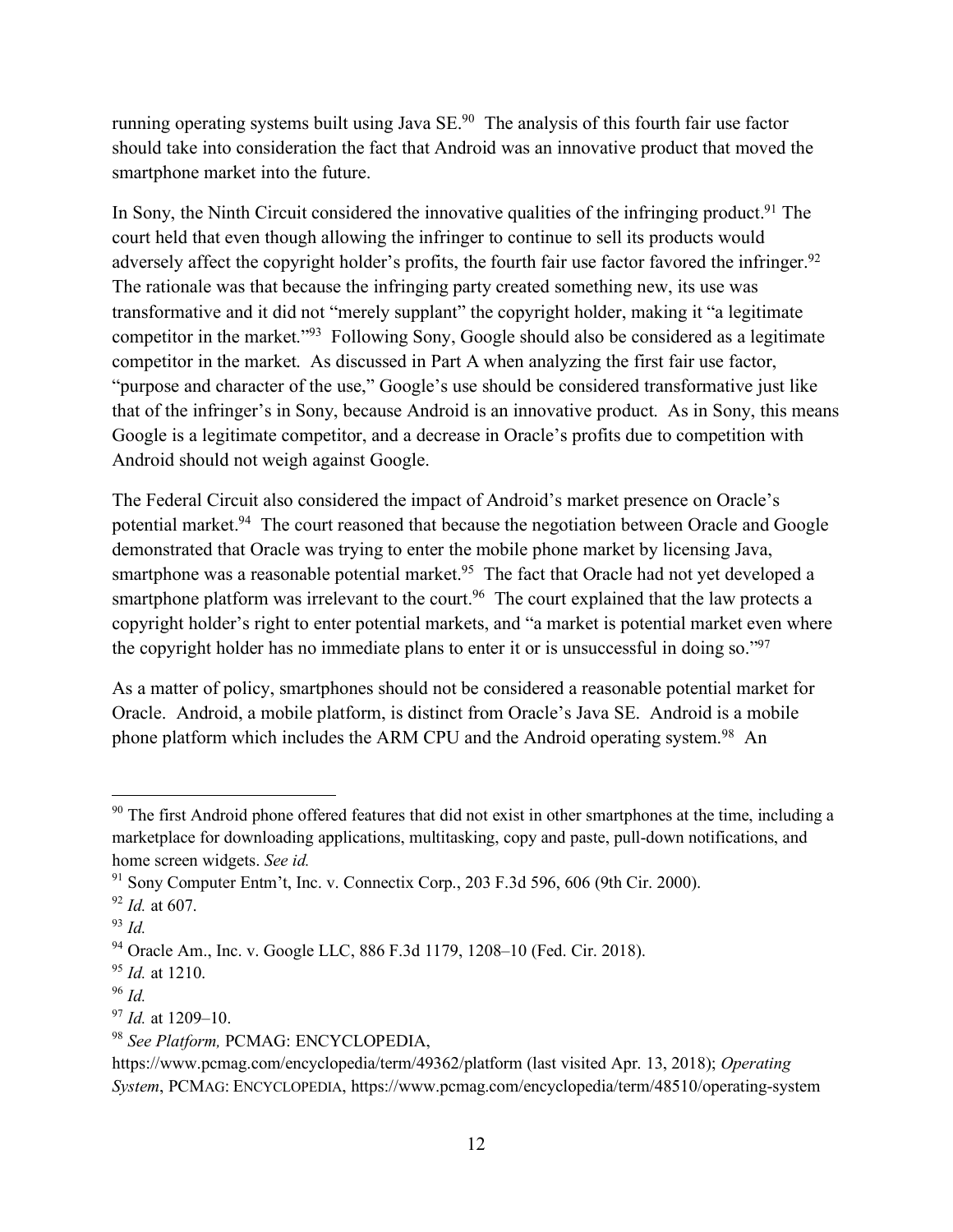operating system is a device's master control program.99 It manages the user interface, which is all the graphics on the phone screen that users interact with, including windows and icons. <sup>100</sup> It also manages the data stored on the phone, communication with peripheral devices like Bluetooth speakers, provides security services like password protection and content backup, and allows for multitasking so multiple programs can run at once. 101 Java SE is a programming language<sup>102</sup> that can be used to create Android. <sup>103</sup> Given that the goal of copyright is to promote progress in science<sup>104</sup>, where Google created a product with features previously unavailable to consumers and distinct from the copyrighted work, the law should encourage Google to continue to innovate by allowing it to compete in the market place, unobstructed.

Therefore, where the product that the infringer used the copied material to create incorporates new technology, and the copyright holder does not have the knowledge or capacity to create that technology before the infringer, there is little to be gained from considering the effect of the infringer's activities on the potential market. Instead, as in Sony, the infringer should be considered a legitimate competitor and the fourth fair use factor should weigh in favor of the infringer.

#### **IV. Conclusion**

Contrary to the Federal Circuit's holding, all four factors weigh in favor of fair use.<sup>105</sup> When analyzing the Federal Circuit's opinion, a recurring theme is that the court seems reluctant to consider the innovative aspects of Android. Not once did the Federal Circuit discuss the features that make Android innovative. Instead, the court treated Android, a mobile platform, as a comparable product to Java SE, a programming language. Given that the purpose of copyright is

 $\overline{a}$ 

<sup>(</sup>last visited Apr. 13, 2018); *CPU*, PCMAG: ENCYCLOPEDIA,

https://www.pcmag.com/encyclopedia/term/40436/cpu (last visited Apr. 13, 2018).

<sup>99</sup> *Id.*

 $100$  *Id.* 

<sup>101</sup> O*perating System,* PCMAG: ENCYCLOPEDIA,

https://www.pcmag.com/encyclopedia/term/48510/operating-system (last visited Apr. 13, 2018).

<sup>&</sup>lt;sup>102</sup> *Java SE at a Glance*, ORACLE, http://www.oracle.com/technetwork/java/javase/overview/index.html (last visited May 2, 2018).

<sup>103</sup> Oracle Am., Inc. v. Google Inc., 872 F. Supp. 2d 974, 978-79 (N.D. Cal. 2012) (Google used the Java language to develop Android).

<sup>&</sup>lt;sup>104</sup> Campbell v. Acuff-Rose Music, Inc., 510 U.S. 569, 579 (1994).

<sup>105</sup> *See* Oracle Am., Inc. v. Google LLC, 886 F.3d 1179, 1186 1210 (Fed. Cir. 2018). (holding that only the second factor, "nature of the use," weighs in favor of finding fair use).